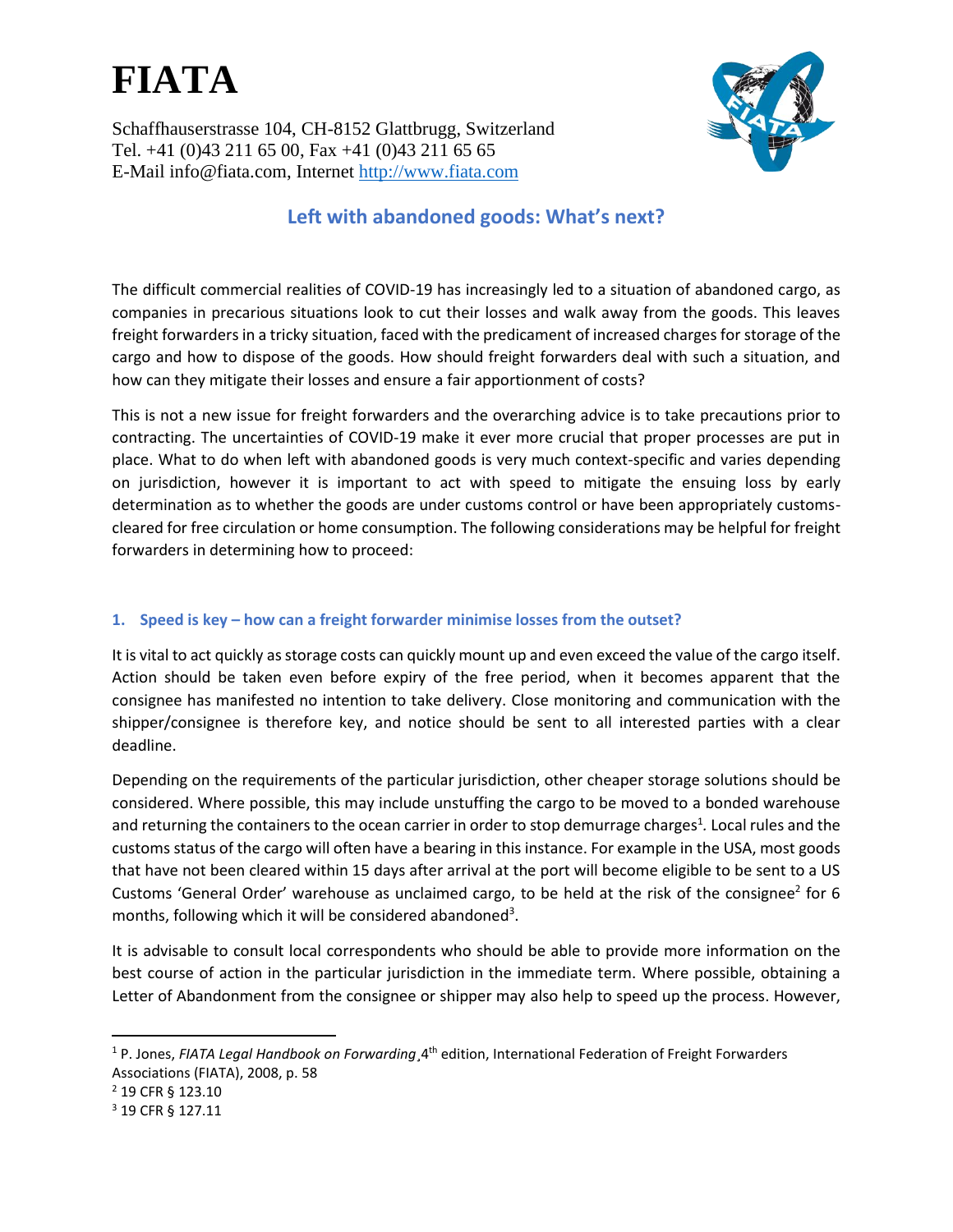Schaffhauserstrasse 104, CH-8152 Glattbrugg, Switzerland Tel. +41 (0)43 211 65 00, Fax +41 (0)43 211 65 65 E-Mail info@fiata.com, Internet [http://www.fiata.com](http://www.fiata.com/)



it is important to make clear when signing any Letter of Abandonment that the consignee or shipper cannot abandon the cargo without recourse against them and that they will be liable to pay all outstanding costs, in order to prevent a situation in which the freight forwarder forgoes any chance of recovery as against the cargo owner.

At all times, it is important to retain a record of all correspondence and ensure a proper paper trail in the event of any legal dispute.

#### **2. Is the freight forwarder acting as 'Agent' or 'Principal' under the Master Bill of Lading (MBL)?**

A key question for the purposes of liability under the Merchant Clause in conditions of carriage is identification of the named shipper, and therefore the contractual party for the purposes of the MBL. Unless the forwarder has placed his customer in a direct contractual relationship with the shipping line, they will likely be the Principal and cannot be considered an Agent. This is context-specific and may vary according to jurisdiction<sup>4</sup>. In general, however, the status of freight forwarders as Principal has become particularly prevalent today given the expansion of forwarding services to include comprehensive logistical operations.

As Principal, the freight forwarder will be directly liable to the shipping line. This includes liability for the costs of storing the abandoned cargo, including quay rent and demurrage and detention charges, as well as destruction and other associated costs. Such risks may be assuaged to some extent where a destination delivery agent is used in accordance with the Bill of Lading. The potential liability freight forwarders face will make any actions taken to mitigate storage costs ever more vital. In addition, freight forwarders should communicate with their liability insurer at an early stage to see if it can be invoked to cover any associated costs.

Caution should be taken against the presumption that there is no liability on the part of the freight forwarder where the freight forwarder has booked the shipment 'as Agent' under the MBL, with the actual shipper being the shipper and contractual party in the MBL. Whilst it will be the shipper, not the freight forwarder, who will be in direct contractual agreement with the shipping line, the freight forwarder might be liable through the Merchant Clause.

#### **3. Does the freight forwarder have a lien over the goods?**

Freight forwarders often have a right of lien over the goods in question, which may be particularly important where the customer has ceased trading or simply disappeared. This gives the freight forwarder a property interest over the goods, without the requirement of actual possession, to which they can have

<sup>4</sup> P. Jones, p.30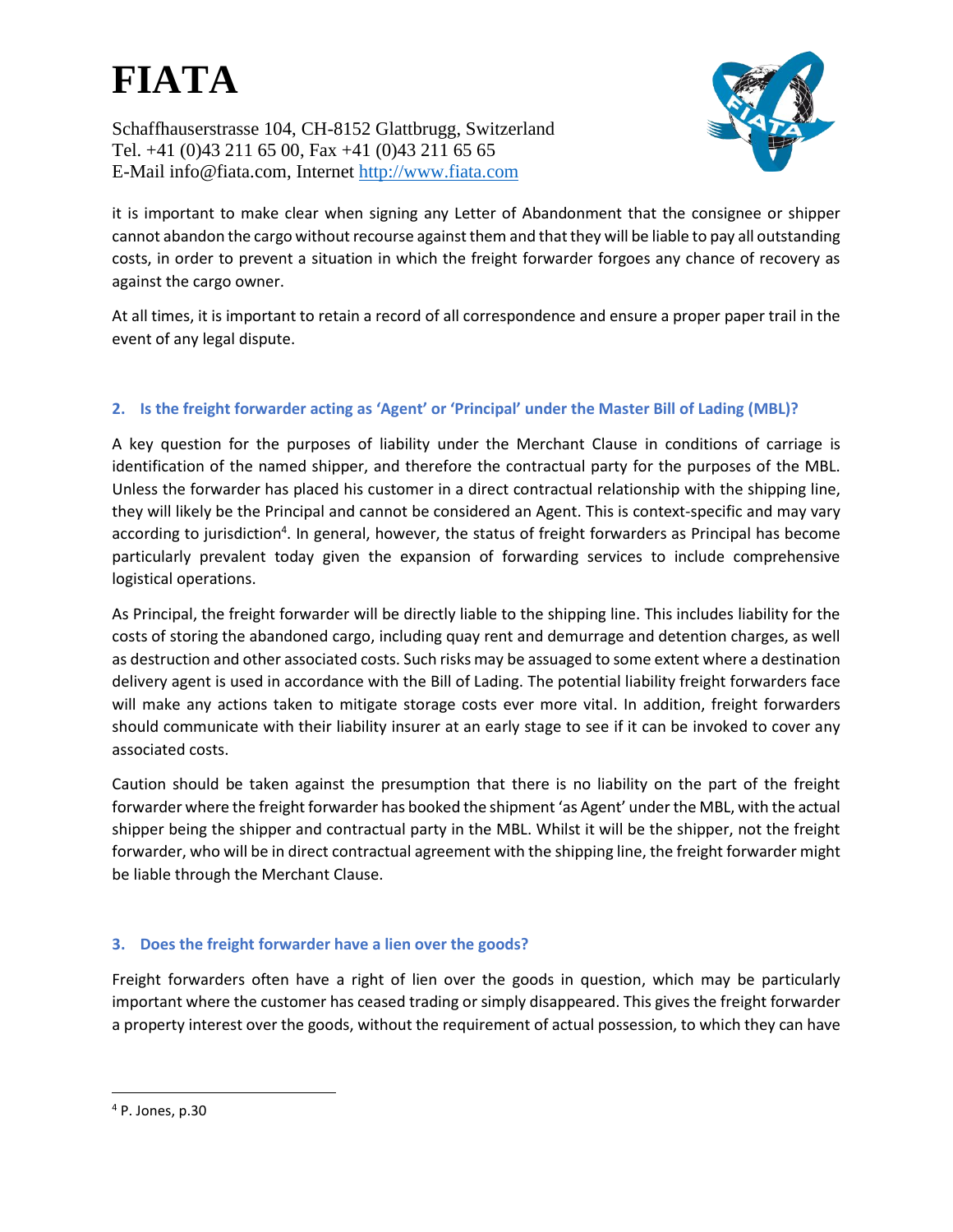Schaffhauserstrasse 104, CH-8152 Glattbrugg, Switzerland Tel. +41 (0)43 211 65 00, Fax +41 (0)43 211 65 65 E-Mail info@fiata.com, Internet [http://www.fiata.com](http://www.fiata.com/)

recourse in order to secure payment of amounts owed to the forwarder, such as transport and storage costs. For example, the FIATA Multimodal Bill of Lading states:

*"The Freight Forwarder shall have a lien on the goods and any documents relating thereto for any amount due at any time to the Freight Forwarder from the Merchant including storage fees and the cost of recovering the same, and may enforce such lien in any reasonable manner which he may think fit."<sup>5</sup>*

Such wording is mirrored in the FIATA Model Rules<sup>6</sup> and is present in many other national associations' standard terms and conditions<sup>7</sup>. Where such clause is present, the contractual right of lien will often allow the freight forwarder to recover both the amounts owing for goods subject to the lien, as well as any previously outstanding amounts and associated costs of sale. In addition, it will generally allow for greater discretion in terms of methods of sale as opposed, such as negotiations with interested parties<sup>8</sup>. Where such clause is not present, the right of lien is also covered under many national laws to varying degrees. It is important to consult the exact wording of such clause or legislative provision to determine exactly what charges such right can be asserted against, and any notice requirements.

In all cases, an important consideration is whether the freight forwarder's lien takes precedence as against third party interests, such as that of an unpaid seller or a trustee in bankruptcy, and what that meansfrom a claims perspective. If the lien takes precedence over the rights of the unpaid seller, the seller may be liable for the forwarder's claim. If the question of priorities arises as against a trustee in bankruptcy representing creditors' security interests, the question may then turn on whether such rights are secured or not. For example, a bank's security would likely be secured and therefore may have priority over the lien.<sup>9</sup> Nevertheless, this may raise difficult questions depending on the nature of the freight forwarder's contractual relationships and the jurisdiction in question, and it is recommended that legal advice is sought prior to asserting a right of lien. In all cases it is important to remember to ensure that the container is returned to the shipping line to prevent liability on the part of the freight forwarder for additional costs.

#### **Conclusion**

Being left with abandoned cargo is frustrating, and too often consignees are simply walking away from goods to cut their losses in today's COVID-19 crisis. Speed is key, and freight forwarders are advised to consult with local agents and their liability insurer in all cases to ensure appropriate steps are being taken. The need for swift action also becomes ever more essential amid the COVID-19 crisis, in order to facilitate the fluidity of the supply chain and minimise port congestions exacerbated by abandoned cargo. In this

<sup>&</sup>lt;sup>5</sup> Standard Conditions (1992) governing the FIATA Multimodal Transport Bill of Lading, Art. 14

<sup>6</sup> FIATA Model Rules for Freight Forwarding Services, Art. 15

<sup>&</sup>lt;sup>7</sup> See e.g. BIFA Standard Trading Conditions (2017 edition), Art. 8(A) and CBFCA Standard Terms and Trading Conditions, Art. 7(j)

<sup>8</sup> P. Jones, p. 200

<sup>&</sup>lt;sup>9</sup> P. Jones, pp. 198-199